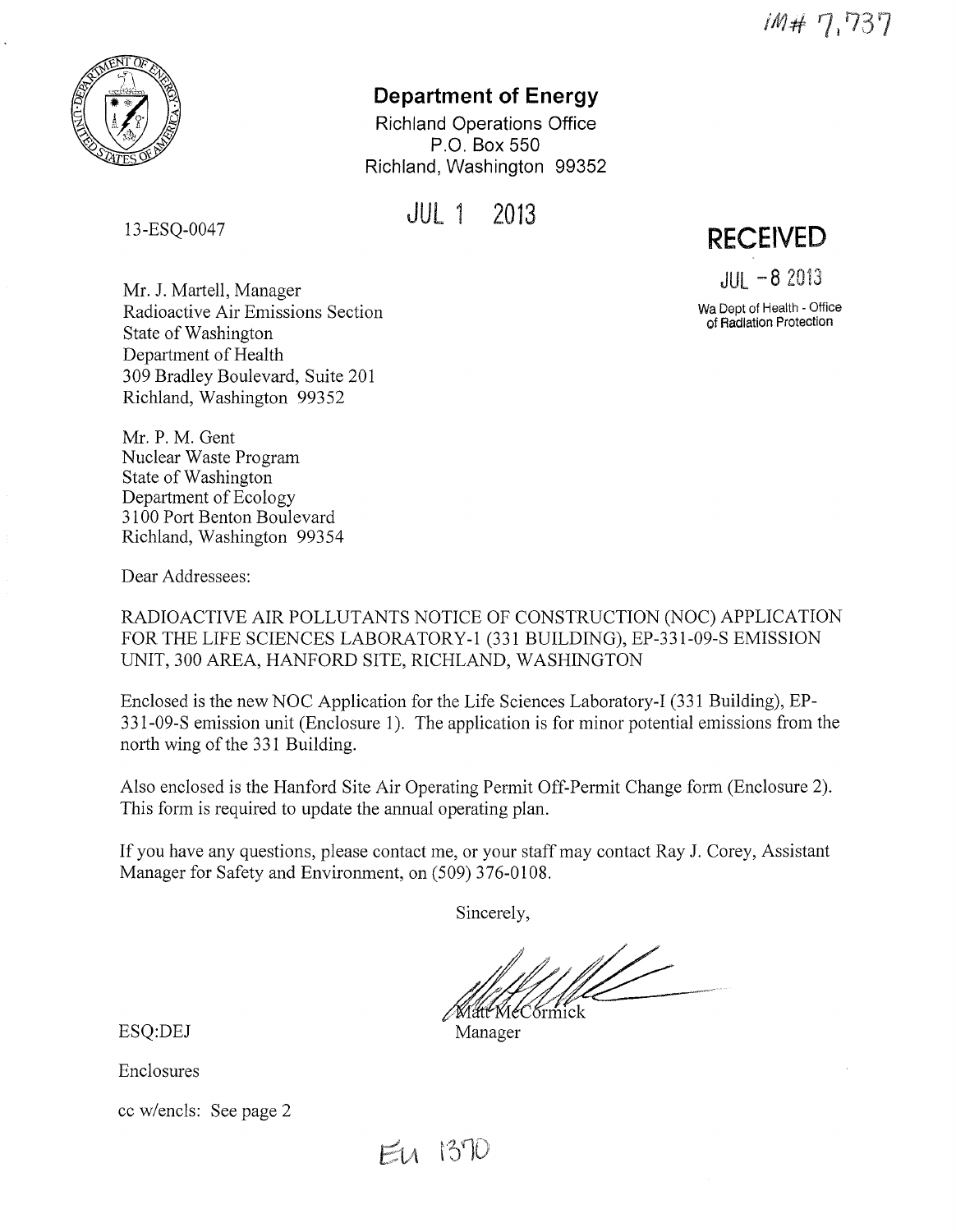Addressees 13-ESQ-0047

 $\overline{\phantom{a}}$ 

cc w/encls: R. H. Anderson, MSA J. M. Barnett, PNNL G. Bohnee, NPT S. Harris, CTUIR R. Jim, YN K. M. McDonald, PNNL D. Powaukee, NPT J. W. Schmidt, WDOH M. B. Skorska, Ecology M. J. Stephenson, PNNL R. J. Utley, WDOH D. Zhen, EPA Administrative Record (file: 325 Building) Environmental Portal, LMSI, A3-9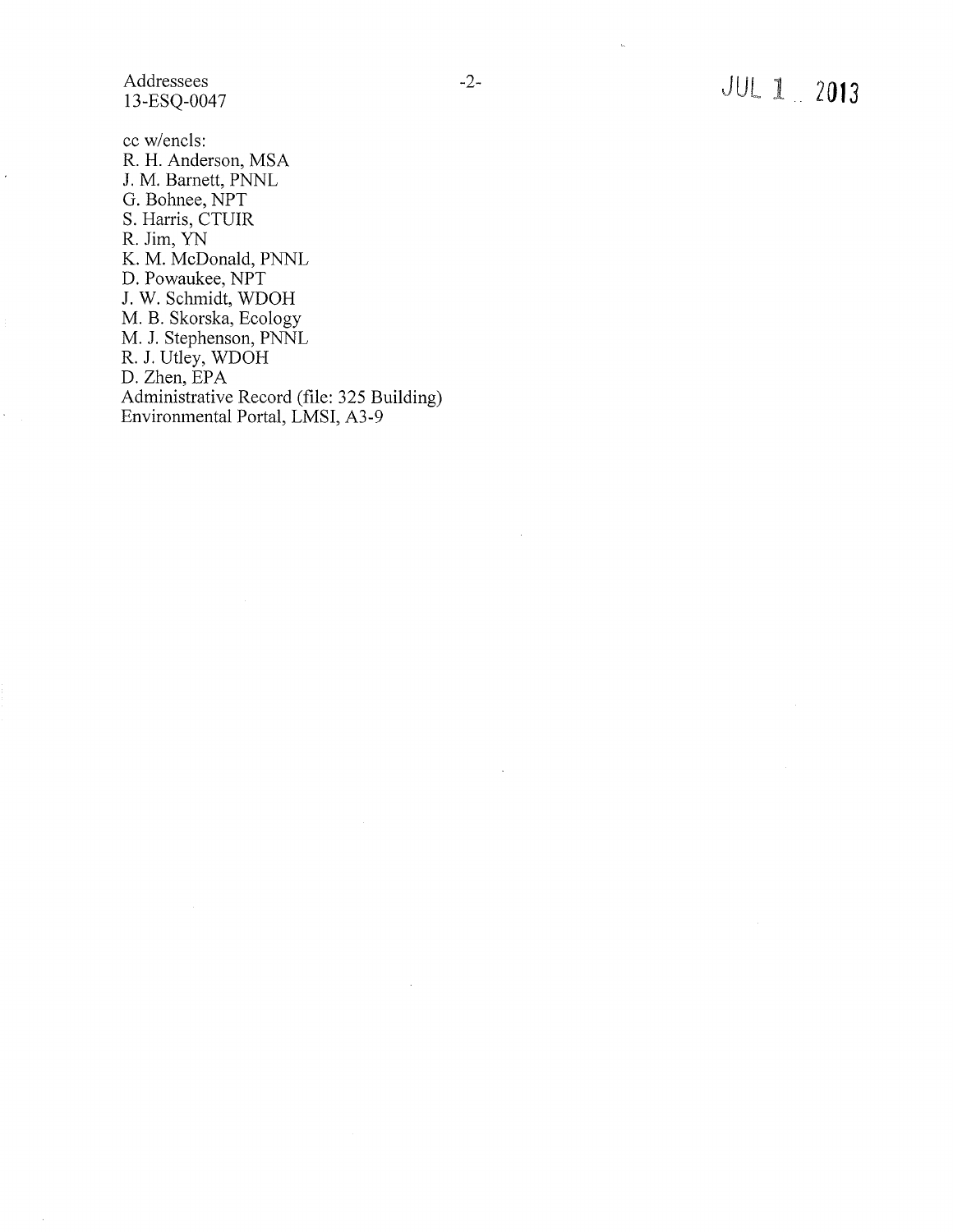# Pacific Northwest National Laboratory

# Radioactive Air Pollutants Notice of Construction Application

for the Minor Emission Unit

EP-331-09-S

Life Science Laboratory - I (331 Building), Revision 0 300 Area, Hanford Site Richland, Washington

June 2013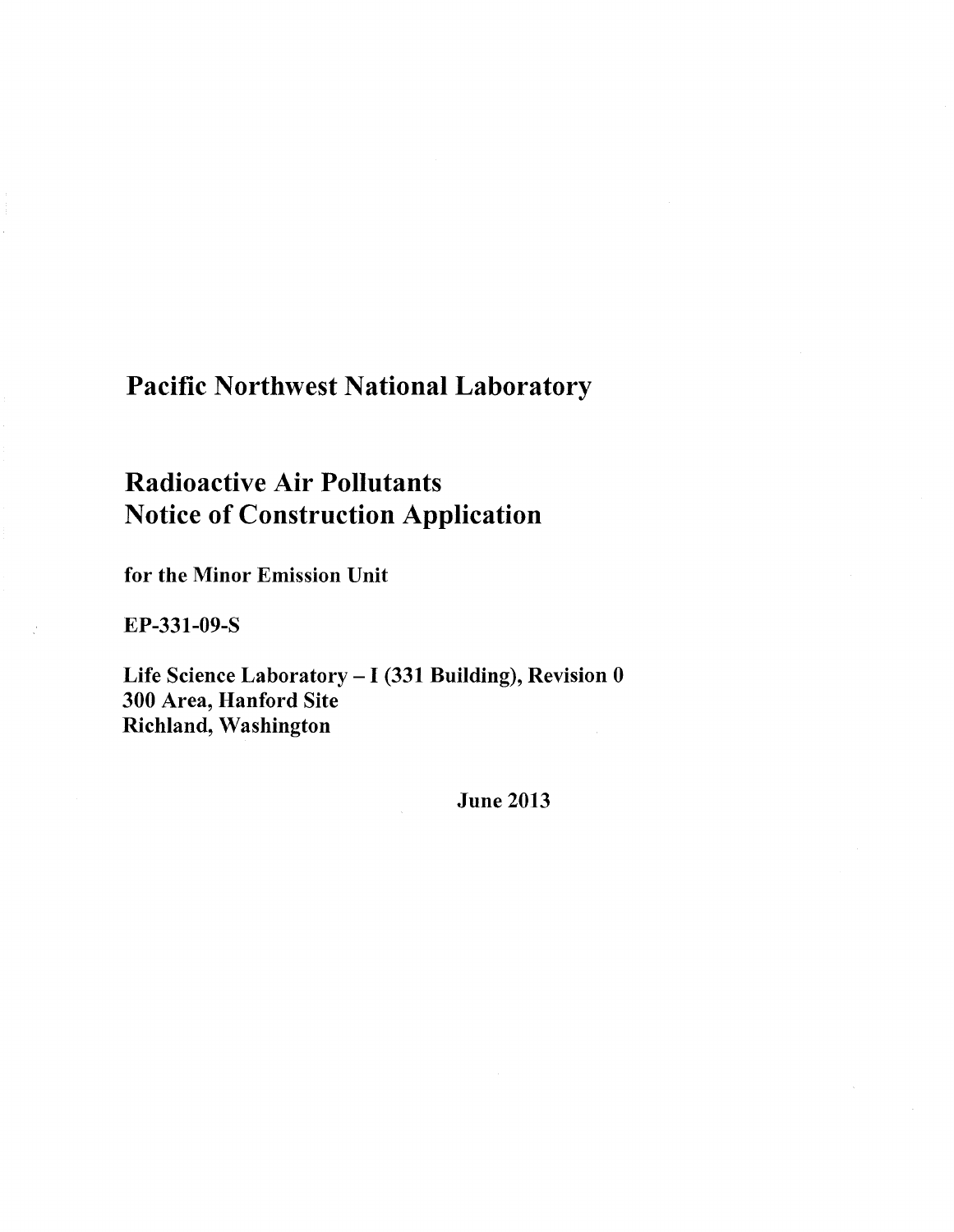#### **PACIFIC NORTHWEST NATIONAL LABORATORY Radioactive Air Pollutants Notice of Construction Application for the EP-331-09-S Emission Unit at the Life Science Laboratory** - I **(331 Building), Revision 0**

#### **Contents**

The "Response to Item" parenthetical expression after each of the following section headings identifies the corresponding Appendix A Notice of Construction application information item listed under Washington Administrative Code 246-247-110.

l.

| 1.  |                                                                                        |
|-----|----------------------------------------------------------------------------------------|
| 2.  |                                                                                        |
| 3.  |                                                                                        |
| 4.  |                                                                                        |
| 5.  |                                                                                        |
| 6.  |                                                                                        |
| 7.  | Annual Possession Quantity and Physical Form (Response to Items 10, 11, and 12)  8     |
| 8.  |                                                                                        |
|     | 8.1                                                                                    |
|     | 8.2                                                                                    |
| 9.  |                                                                                        |
| 10. |                                                                                        |
| 11. |                                                                                        |
| 12. |                                                                                        |
| 13. |                                                                                        |
| 14. |                                                                                        |
|     | American Society of Mechanical Engineers/American National Standards Institute<br>14.1 |
|     |                                                                                        |
|     |                                                                                        |
|     |                                                                                        |
|     |                                                                                        |
|     |                                                                                        |
|     |                                                                                        |
| 15. |                                                                                        |
|     |                                                                                        |
|     |                                                                                        |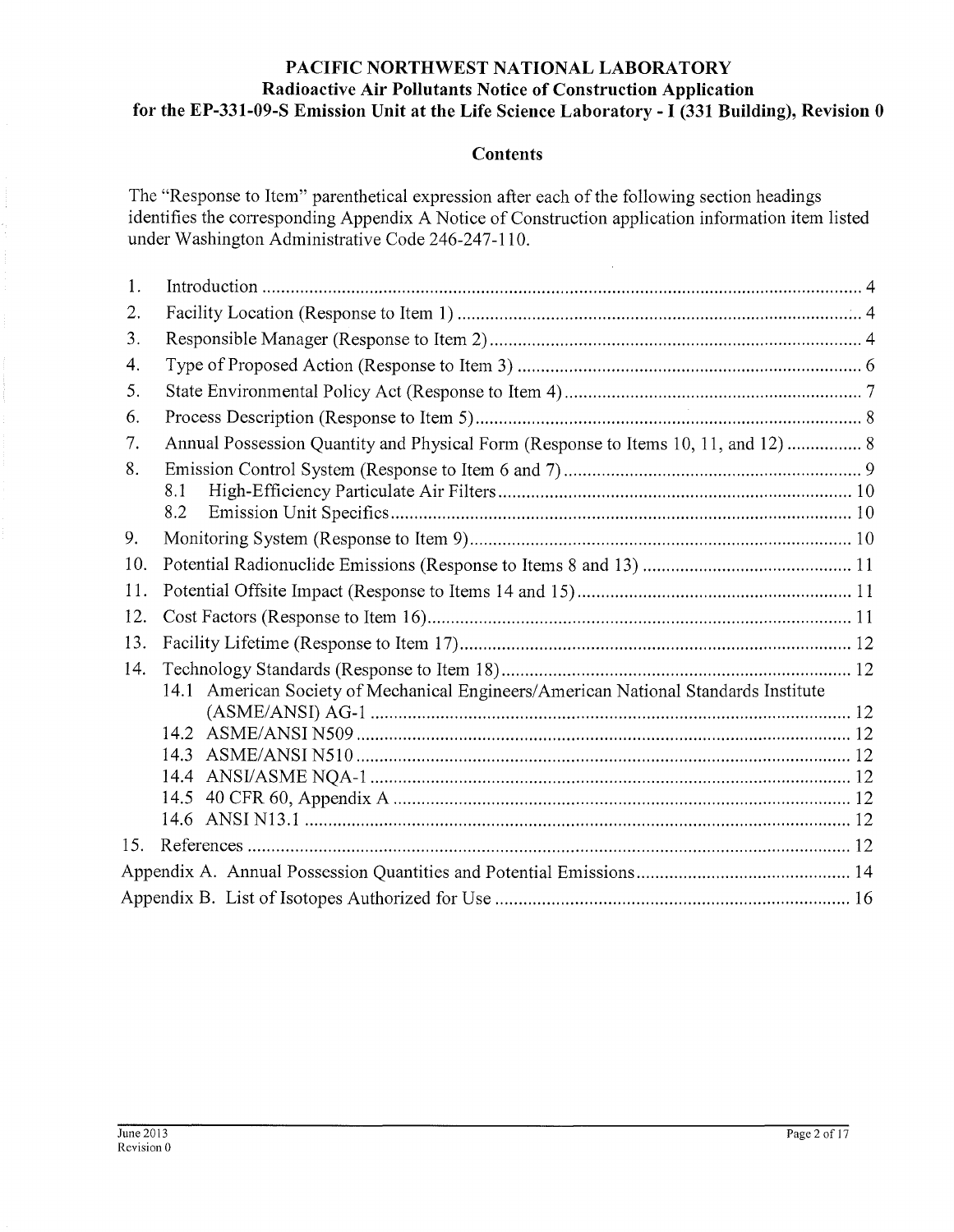## **PACIFIC NORTHWEST NATIONAL LABORATORY Radioactive Air Pollutants Notice of Construction Application for the EP-331-09-S Emission Unit at the Life Science Laboratory** - I **(331 Building), Revision 0**

# **Figures**

 $\cdot$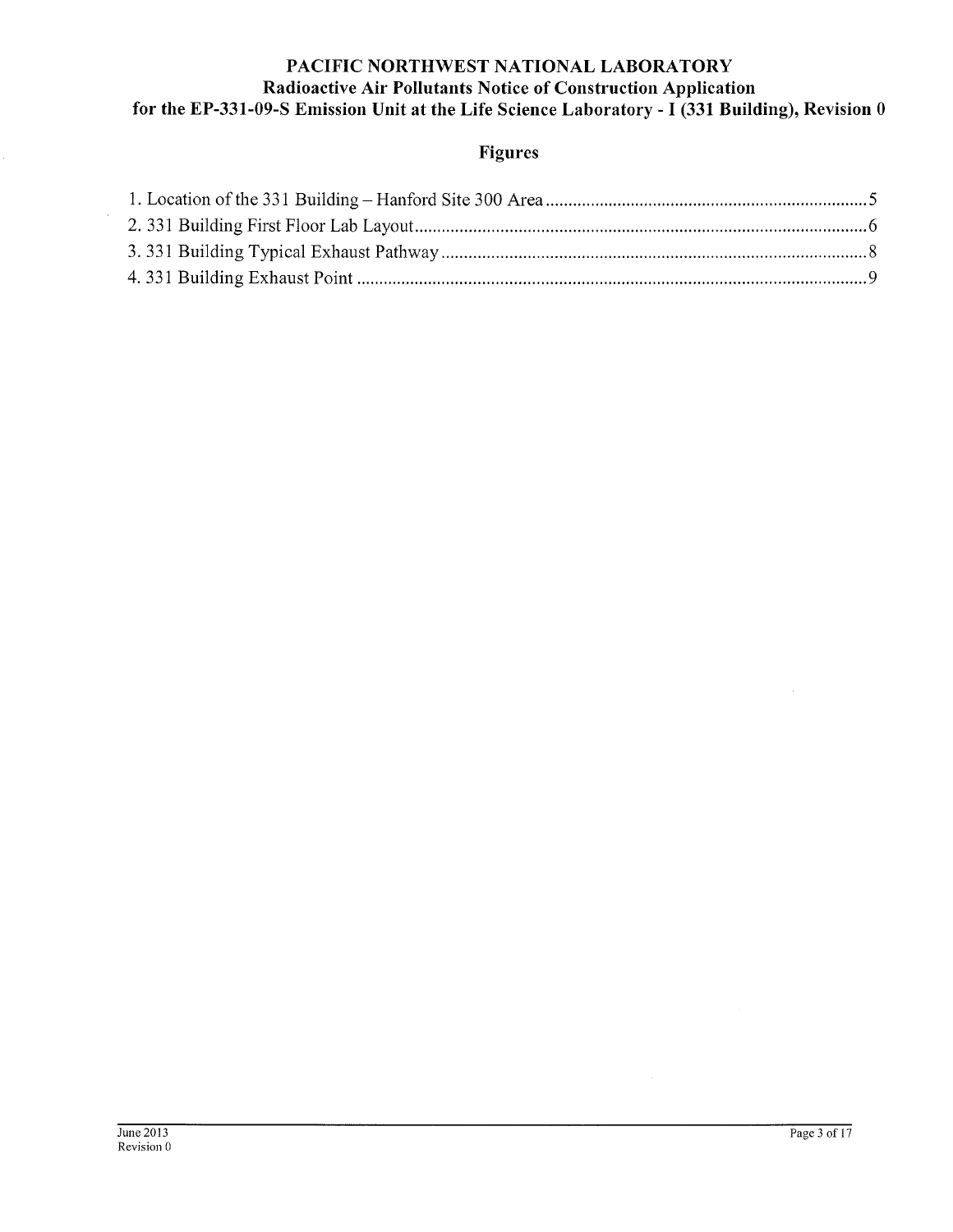#### **PACIFIC NORTHWEST NATIONAL LABORATORY Radioactive Air Pollutants Notice of Construction Application for the EP-331-09-S Emission Unit at the Life Science Laboratory** - I **(331 Building), Revision 0**

#### **1. Introduction**

This document serves as a new Notice of Constrnction (NOC) application pursuant to the requirements of Washington Administrative Code (WAC) 246-247, "Radiation Protection Air Emissions" (WAC 2011) and Title 40 Code of Federal Regulations (CFR), Part 61, "National Emission Standards for Hazardous Air Pollutants" (EPA 2002) for conducting research activities in the Life Science Laboratory - I (referred to as the 331 Building) minor emission unit EP-331-09-S. The 331 Building is located in the 300 Area of the Hanford Site, and it is a part of the Pacific Northwest National Laboratory (PNNL), which Battelle operates for the U.S. Department of Energy (DOE) under Contract DE-AC05-76RL01830.

**2. Facility Location** (Response to Item 1)

U.S. Department of Energy, Richland Operations Office Life Sciences Laboratory- I (331 Building) Hanford Site, 300 Area Richland, Washington 99352

Washington Geological Survey 84 Coordinates: Latitude: 46 degrees, 21 minutes, 53.9 seconds Longitude: 119 degrees, 16 minutes, 17.2 seconds

The 331 Building is located in the 300 Area within DOE's Hanford Site as shown in Figure 1. It is approximately 4 km (2.2 miles) north of Richland, Washington, and 0.1 km (0.06 miles) west of the Columbia River. The layout of the facility is shown in Figure 2, 3 and 4.

#### **3. Responsible Manager** (Response to Item 2)

Matt McCormick, Manager Richland Operations Office U.S. Department of Energy P.O. Box 550, MSIN A7-50 Richland, Washington 99352 509-376-7395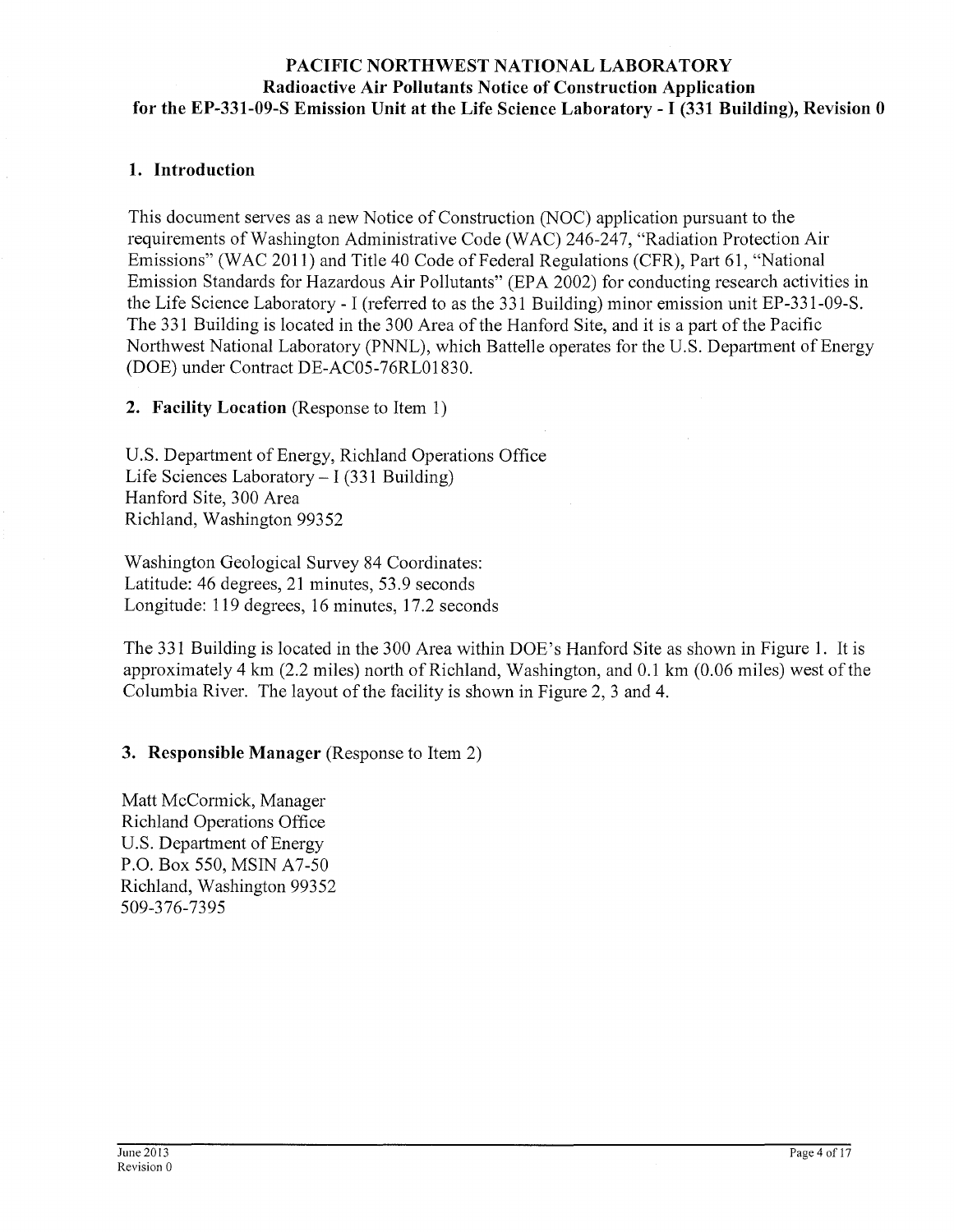

Figure 1. Location of the 331 Building (LSL-I) - Hanford Site 300 Area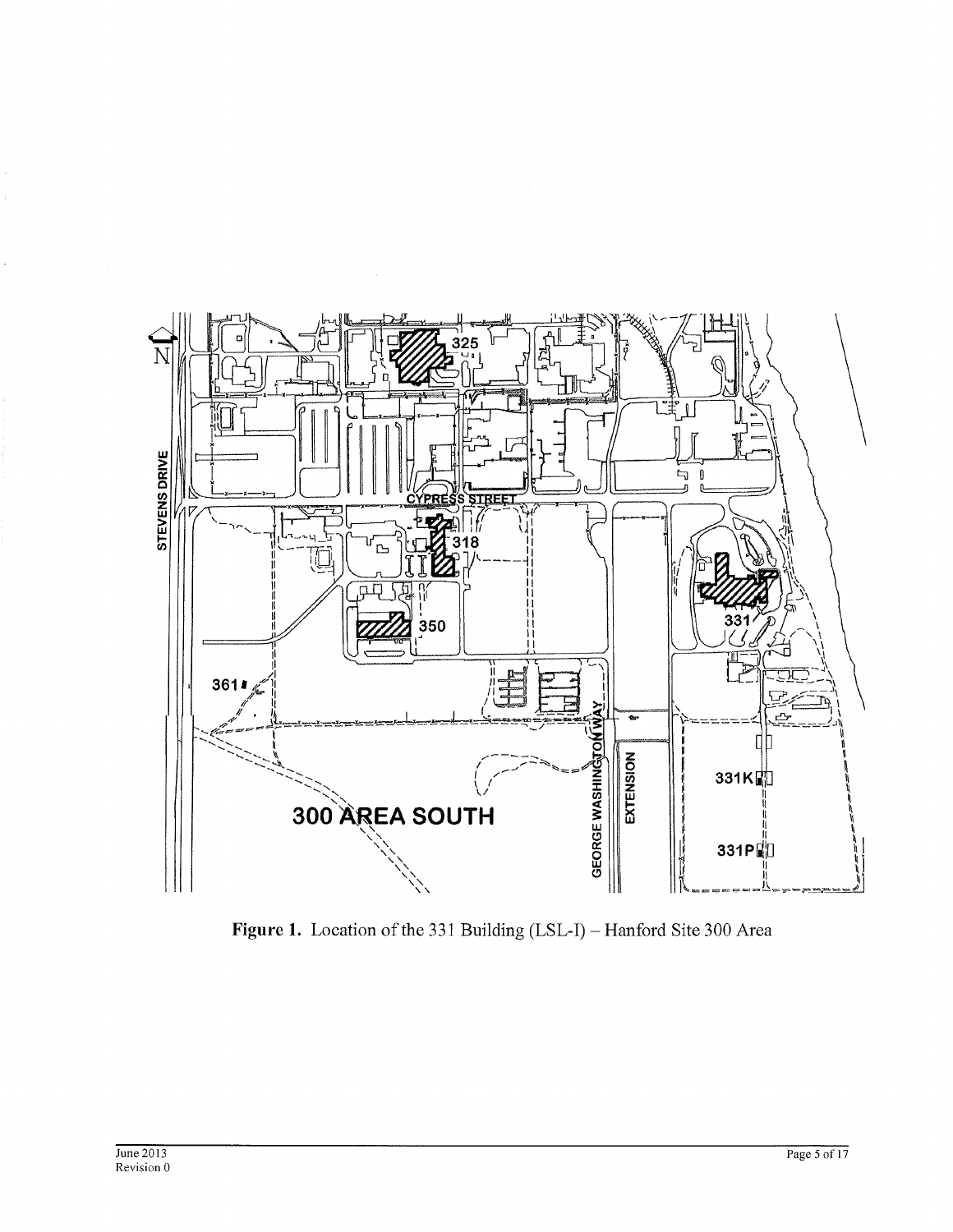

**Figure 2.** 331 Building (LSL-I) First Floor



**Figure 3.** 331 Building (LSL-I) Second Floor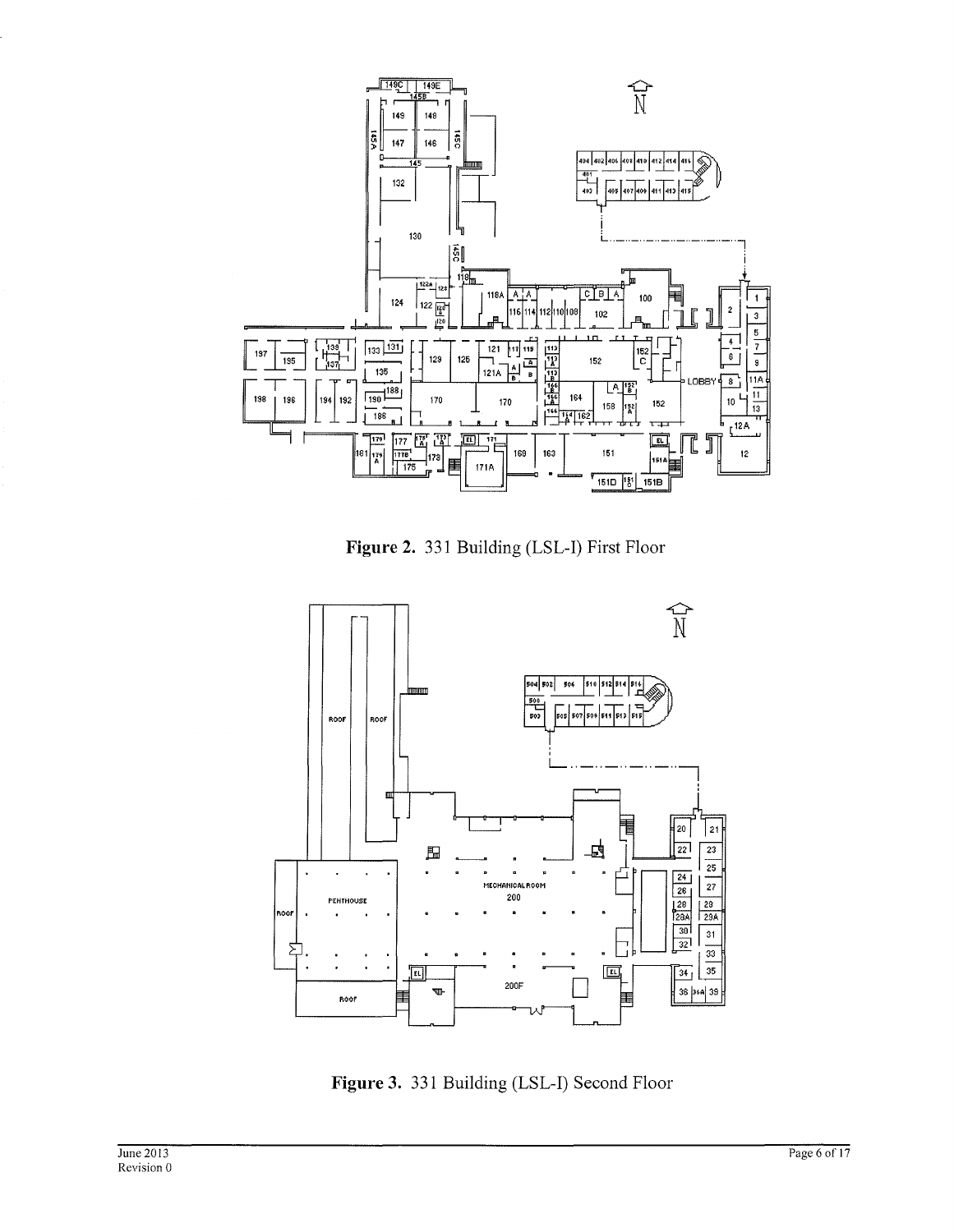

**Figure 4.** 331 Building (LSL-I) Third Floor

# **4. Type of Proposed Action** (Response to Item 3)

This NOC application is being submitted as a new minor emission unit (EP-331-09-S). Included in the application are the estimated emissions and the potential-to-emit (PTE) total effective dose equivalent (TEDE) to the maximally exposed individual (MEI). The primary proposed action is to use nuclear magnetic resonance (NMR) instruments in the 331 Building EP-331-09-S ventilated air spaces for analysis of non-volatile solid and liquid samples containing radioisotopes. The emission point, as identified below, will be registered as a new 'minor' emission unit (stack) with the Washington State Department of Health (WDOH) and the Environmental Protection Agency (EPA -Region 10).

• EP-331-09-S

# **5. State Environmental Policy Act** (Response to Item 4)

The proposed activities under this NOC are categorically exempt (WAC 197-11-845) from the State Environmental Policy Act (WAC 2003).

 $\widehat{\mathbb{P}}$ N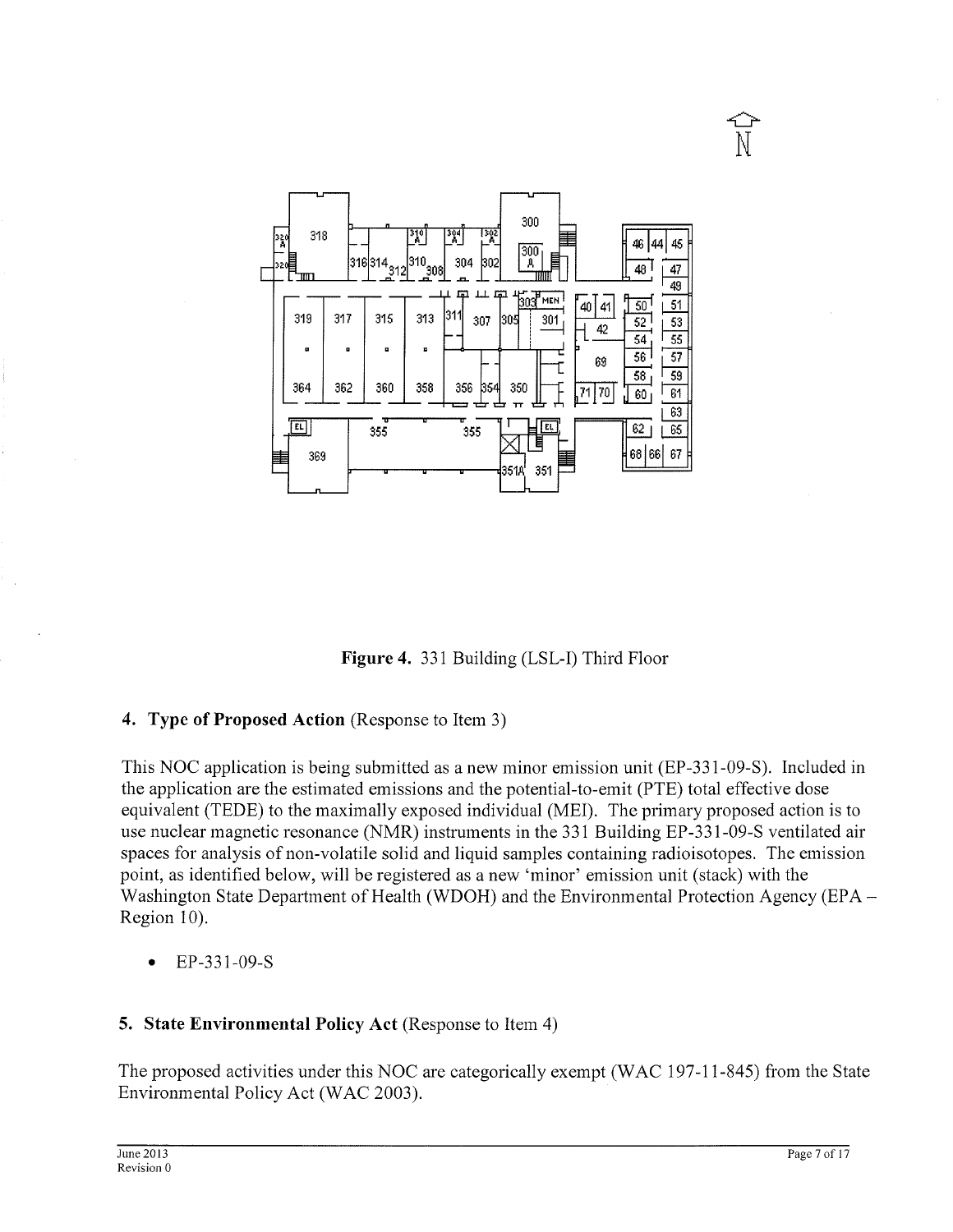#### **6. Process Description** (Response to Item 5)

The mission of the 331 Building is to conduct fundamental science and develop environmental technology. Research activities conducted in the 331 Building support the Hanford Site environmental mission and other key DOE missions of national and international importance. Research activities performed within the 331 Building include the use of radioactive materials. Laboratory processes are conducted "continuously" (i.e., year-round, during normal business, swingshift, night-shift, and weekend hours). The 331 Building provides research capabilities to study the interactions of chemicals and radionuclides with plants, animals, and microorganisms and the fate of chemicals and radionuclides in the environment. The building also has research capabilities for NMR and actinide chemistry.

The research activities conducted in the 331 Building, emission unit EP-331-09-S include:

- Actinide chemistry involving liquids and solids.
- Examining the uptake and transformation effects of radionuclides in soils, plants, animals, and microorganisms.
- Experimental studies with molecular and cellular processes.
- Laboratory setup projects involving fume hood removals/upgrades and ductwork tie-in.
- Measurements of exposures to physical, radiological, and chemical agents.
- Non-dispersible radioactive material used in research programs.
- Nuclear Magnetic Resonance (NMR) spectroscopic experiments with radioactive and nonradioactive materials.
- Processes in which temperatures may exceed 100 °C.
- Research activities involving various types of radioactive material, including mixed activation products (MAPs), mixed fission products (MFPs), and naturally-occurring radioactive material, actinides, and a wide range of standards and tracer radionuclides.
- Studies with radioactive materials in biological and non-biological systems.

# **7. Annual Possession Quantity and Physical Form** (Response to Items 10, 11, and 12)

The Table 1, below, shows the gross alpha and gross beta/gamma annual possession quantity proposed for this emission unit. These values are developed, in part, based on the radionuclides proposed and anticipated to be used in research activities in the 331 Building Emission Unit EP-331- 09-S (see Appendix A for the list of contributing isotopes and associated forms). Because of the nature of the work conducted inside the 331 Building (e.g., research and development, basic science with radioactive material), any radionuclide potentially may be present in the facility including the possibility of some trace isotopic contaminants in purified materials and solutions.

The release form in Appendix A is conservatively listed as either a gas or a liquid for the purpose of establishing the gross alpha and gross beta/gamma values in Table 1. The physical form of solid was not used in the table to provide a conservative estimate of the potential radionuclide emissions. The physical form of liquid/particulate solid was used instead of solid and is commensurate with the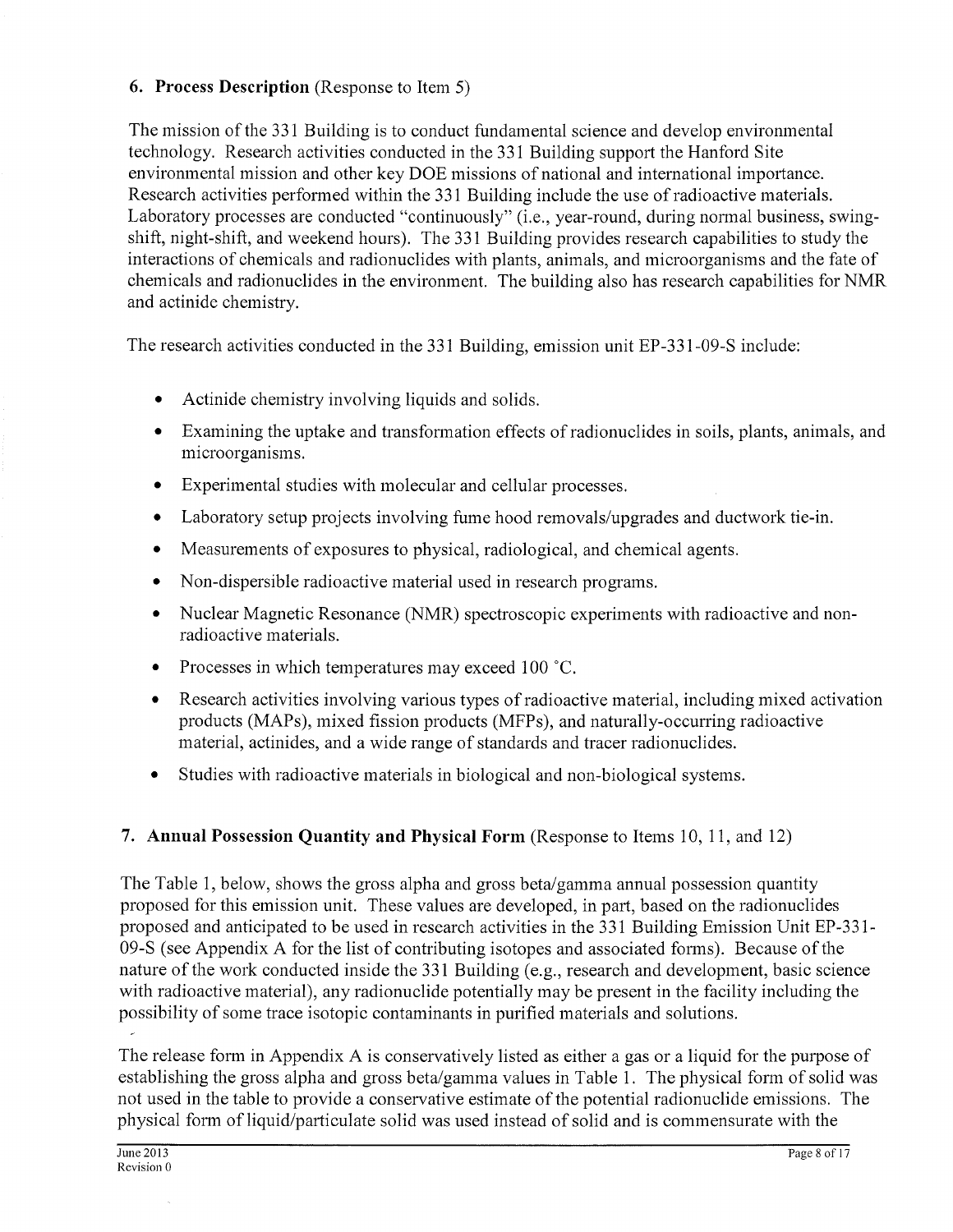process descriptions of Section 6. However, since material recovery is a primary aspect of the research activities, proposed emissions are conservatively estimated in Appendix A.

The list of radioisotopes proposed for this emission unit is included in Appendix B. This list is consistent with PNNL operations; however, many of these radioisotopes will not be present in the emission unit. The actual release form is expected to be particulate solids and liquids, and in some cases a gas. While it is recognized that the building may have processes in which the temperature may be equal to or exceed 100 °C, there is no intent to make the radioactive material an airborne radioactive gas.

**Table 1:** Summarized Annual Possession Quantity and Potential Emissions for Gross Alpha and Gross Beta/Gamma\*

| Radioisotope | <b>Annual Possession Quantity</b> | <b>Unabated Release</b> |  |  |
|--------------|-----------------------------------|-------------------------|--|--|
|              | (Ci/yr)                           | (Ci/yr)                 |  |  |
| Gross Alpha  | 1.83E-02                          | 1.93E-05                |  |  |
| Gross Beta   | 5.00E-02                          | 5.10E-05                |  |  |

\*See Appendix A for contributing isotopes and associated forms.

### **8. Emission Control System** (Response to Item 6 and 7)

The 331 Building was constructed in 1970 to accommodate a wide variety of biological and ecological research studies. The three-story building has over  $10,000 \text{ m}^2 (343,147 \text{ ft}^2)$  of space with over 100 offices, more than 70 individual laboratories, and specialized areas such as nuclear magnetic resonance laboratories and glove boxes.

The building consists primarily of two laboratory floors with a mechanical-electrical service floor sandwiched in-between. Blending into the building to the west and north is an additional single-story laboratory space. The administrative office area is a three-story building with a two-story addition on the northeast side of the building.

EP-331-09-S exhausts unfiltered air from the north wing of the 331 Building. The emission point (EP-331-09-S) is located atop the north wing of the building and is approximately 14.0 m (46 ft) above grade level and  $10.7 \text{ m}$  (35 ft) from the top of the roof to the point of discharge. Figure 5 shows the EP-331-09-S emission unit. No emission controls are proposed for this emission unit because of the low quantities of radionuclides proposed for use resulting in a potential to emit (PTE)  $\leq 0.1$  mrem/yr to the maximally exposed individual (MEI). Since no control devices are proposed, the control technology efficiency has been set to 1.0 (see Appendix A) and the abated emissions and doses are the same as the unabated emissions and doses. Inventory controls will be used to maintain low emissions.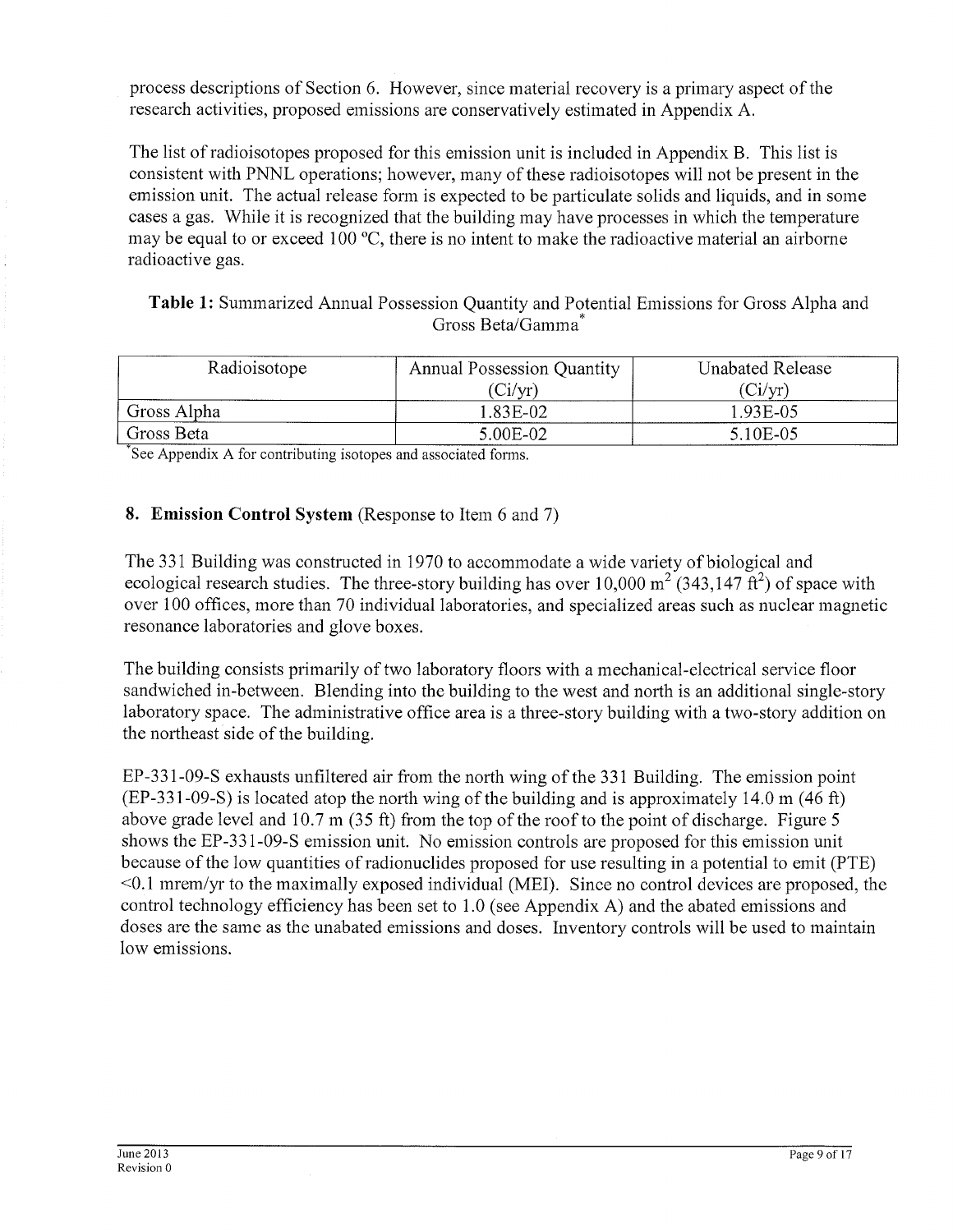

**Figure 5.** 331 Building EP-331-09-S

# **8.1 High-Efficiency Particulate Air Filters**

 $N/A$  – There is no control technology (HEPA filters) proposed for EP-331-09-S.

#### **8.2 Emission Unit Specifics**

The emission unit specifications below are provided for informational purposes only and demonstrate unit dose factors for an effective stack height of  $\leq 40$  m ( $\leq 131$  ft) are appropriate.

Approximate Stack Height: 14 m (46 ft) Approximate Stack Diameter: 1 m (40 in.) Estimated Volumetric Flow Rate:  $9.8 \text{ m}^3/\text{s}$  (20,700 cfm) Estimated Exhaust Velocity:  $12.1 \text{ m/s}$  (39.6 ft/s) Nominal Stack Temperature: 24 °C (75°F) Approximate Effective Stack Height: 37.3 m (122 ft)

#### **9. Monitoring System** (Response to Item 9)

This emission unit is identified as PNNL Potential Impact Category 4 (PNNL 2012b). Because the total unabated PTE for this emission unit is  $< 0.1$  mrem/yr total effective dose equivalent (TEDE) to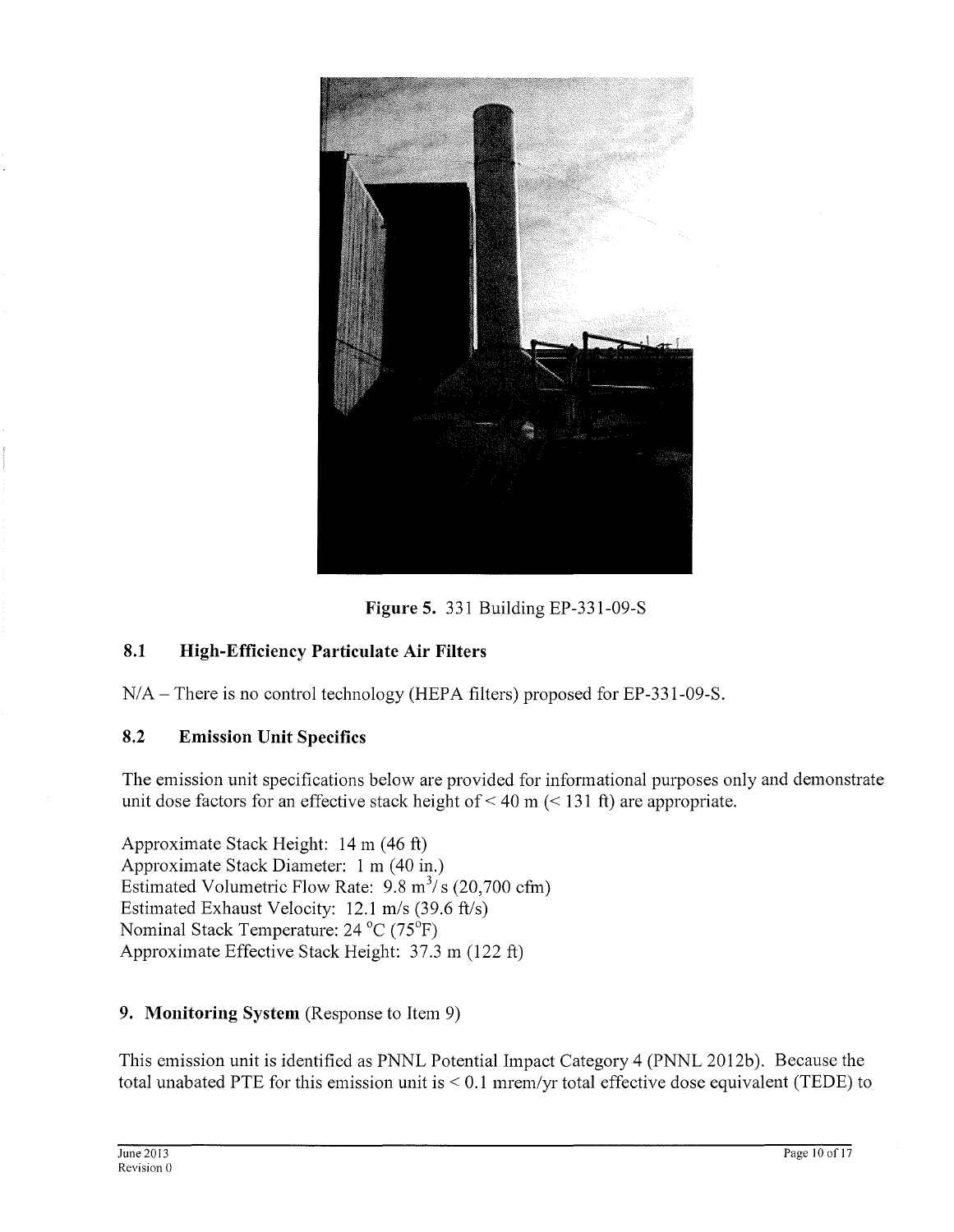the MEI, the radionuclide emissions will be determined using 40 CFR 61, Appendix D calculations in lieu of monitoring (EPA 1989).

### **10. Potential Radionuclide Emissions** (Response to Items 8 and 13)

The annual unabated and abated emissions proposed under this application as determined under WAC 246-247-030(21)(a) are 7.03E-05 Ci/yr (see Appendix A). These emissions are calculated based on conservative inventory estimates, and the actual possession quantity of specific radionuclides may be greater than estimated in Appendix A and may include radioisotopes identified in Appendix B. The unabated PTE for this emission point is calculated annually and is used to verify compliance with the NOC.

There are no radioisotopes that could contribute  $> 0.1$  mrem/yr to the MEI. Annual possession quantities have been summarized as gross alpha and gross beta/gamma in Table 1. Laboratory processes will be conducted "continuously" (i.e., year-round, during normal business, swing-shift, night-shift, and weekend hours).

The total radioactive air emissions from the 331 Building (EP-331-01-V) during calendar year 2011 were reported as 6.2 E-6 mrem. Total emissions from the Hanford Site were reported as 0.042 mrem for calendar year 2011, the most recent year with data available (DOE/RL 2012).

#### **11. Potential Offsite Impact** (Response to Items 14 and 15)

The 2011 MEI is located approximately 1.1 km  $(0.7 \text{ mi})$  to the northeast on a farm near Sagemoor Road in Franklin County, Washington. Dose conversion factors for the MEI were calculated using the EPA-approved dose-modeling program CAP88-PC. The CAP88-PC program-derived dose conversion factors from *Calculating Potential to Emit Radiological Releases and Doses, DOEIRL-*2006-29, Rev. 1 were used in determining the potential offsite impact. The unabated and abated doses were calculated by multiplying the potential unabated and abated release quantities by the CAP88-PC derived dose conversion factor. The dose conversion factors used in Appendix A for the 331 Building EP-331-09-S are location based: east emission zone of the 300 Area with an effective release height of  $\leq 40$  m ( $\leq 131$  ft). The unit dose factors used are provided in Appendix A (Chaki 2000 and DOE/RL 2010). The physical forms of the radioactive materials listed are considered liquid in form unless designated as a gas; this verifies that the most conservative release rates are used.

The total emission unit annual unabated and abated TEDE to the MEI proposed for this activity as detennined under WAC 246-247-030(21)(a) is 9.93 E-04 mrem/yr (WAC 2011) (see Appendix A).

#### **12. Cost Factors** (Response to Item 16)

No control technologies are proposed therefore cost factors are not discussed here.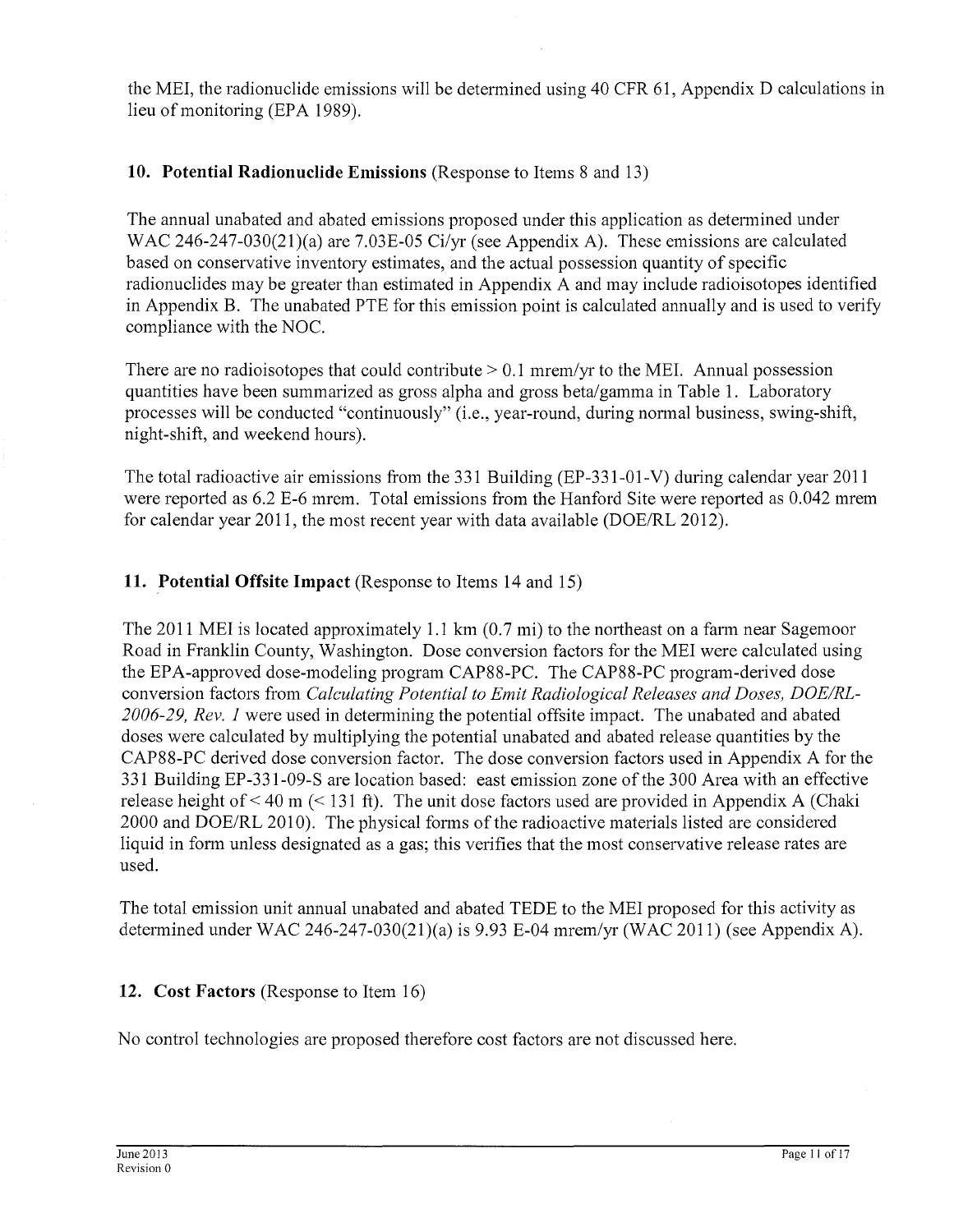#### **13. Facility Lifetime** (Response to Item 17)

The estimated lifetime of the 331 Building is approximately 15 years.

**14. Technology Standards** (Response to Item 18)

There is no proposed control technology for-this emission unit; therefore, the standards identified are shown as not applicable.

#### **14.1 American Society of Mechanical Engineers/American National Standards Institute (ASME/ ANSI) AG-1**

*NIA* 

**14.2 ASME/ANSI N509** 

*NIA* 

**14.3 ASME/ANSI N510** 

*NIA* 

**14.4 ANSI/ASME NQA-1** 

N/A- for Technology Standards

The quality assurance requirements for tracking radiological material are outlined in EM-QA-01, *Effluent Management Quality Assurance Plan* (PNNL 2012a). This plan outlines the Radioactive Material Tracking System (RMT) and the annual NESHAPs assessment that is conducted in PNNL facilities containing radioactive materials. This QA plan is compatible with EPA QA/R-5, *EPA Requirements for Quality Assurance Project Plans (EPA 2001).* 

**14.5 40 CFR 60, Appendix A** 

*NIA* 

**14.6 ANSI N13.1** 

*NIA* 

#### **15. References**

Chaki S, and B Parks. 2000. *CAP88-PC Version 2. 0, Updated User's Guide.* EPA 402-R-00-004. Office of Radiation Programs, U.S. Environmental Protection Agency: Las Vegas, NV.

Pacific Northwest National Laboratory (PNNL). 2012a. *Effluent Management Quality Assurance Plan.* EM-QA-01, Current Revision. Environmental Management Services: Richland, WA.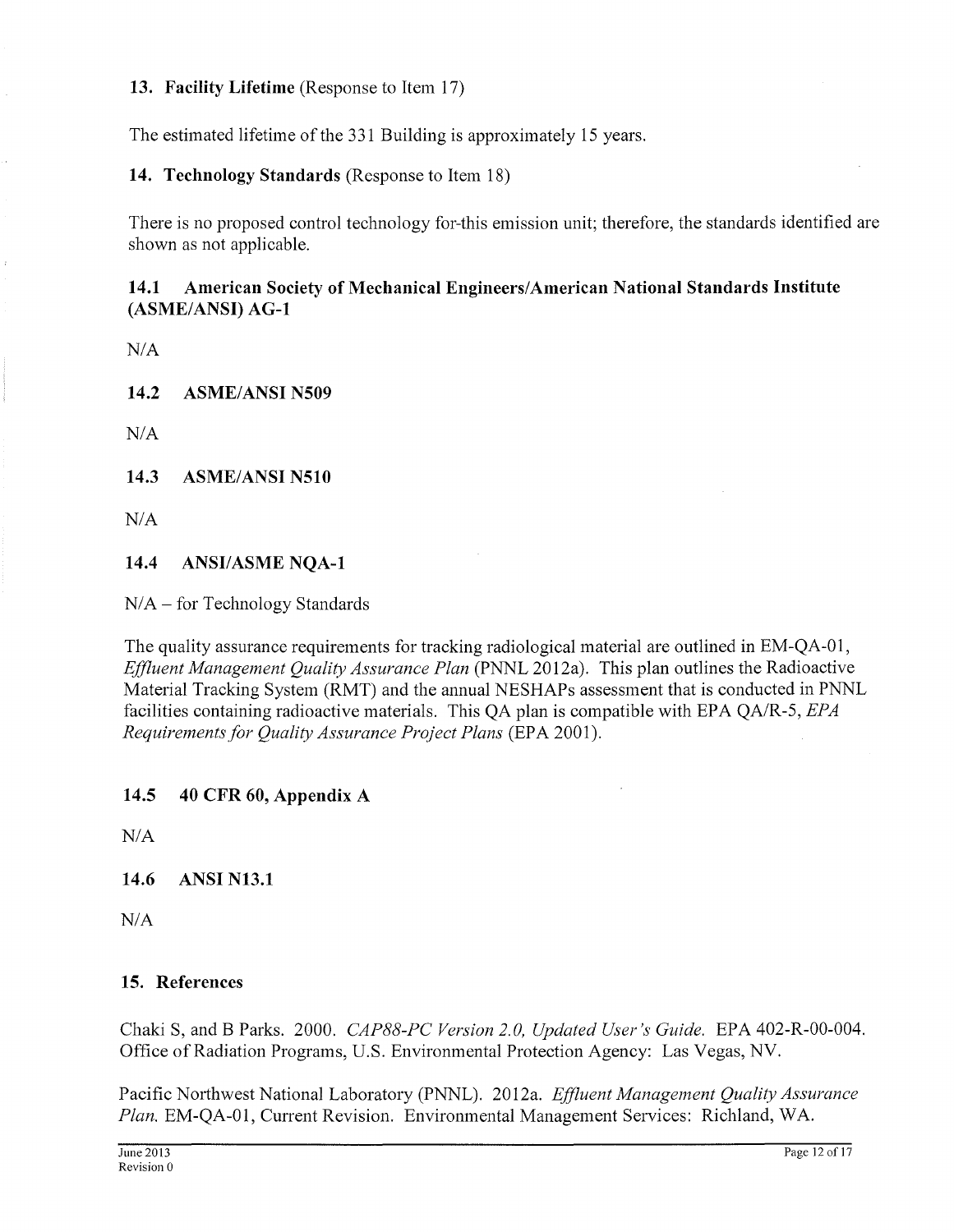Pacific Northwest National Laboratory (PNNL). 2012b. *PNNL Potential Impact Categories for Radiological Air Monitoring.* PNNL-19904, Current Revision. Environmental Management Services: Richland, WA.

U.S. Department of Energy/Richland Operations (DOE/RL). 2010. *Calculating Potential-to-Emit Radiological Releases and Doses.* DOE/RL-2006-29, Revision 1. Richland, WA.

U.S. Department of Energy/Richland Operations (DOE/RL). 2012. *Radionuclide Air Emissions Report for the Hanford Site, Calendar Year 201 I, Rev. 0.* DOE/RL-2012-19. Richland, WA.

U.S. Environmental Protection Agency (EPA). 2002. *National Emission Standards for Hazardous Air Pollutants for Radionuclides Other Than Radonfi'om Department of Energy Facilities.* 40 CFR 61, Subpart H. US Government Printing Office: Washington, DC.

U.S. Environmental Protection Agency (EPA). 1989. *National Emission Standards/or Hazardous Air Pollutants* - *Estimating Radionuclides Emissions.* 40 CFR 61, Appendix D. US Government Printing Office: Washington, DC.

U.S. Environmental Protection Agency (EPA). 2001. *EPA Requirements for Quality Assurance Project Plans.* EPA QA/R-5. Office of Environmental Information: Washington, DC.

Washington Administrative Code (WAC). 2003. *Department of Health and Social Services.* WAC 197-11-845. Statute Law Committee: Olympia, WA.

Washington Administrative Code (WAC). 2011. *Radiation Protection -Air Emissions.* WAC 246- 247. Statute Law Committee: Olympia, WA.

Washington State Department of Health (WDOH). 2004. Letter to Mr. Joel B. Hebdon and Mr. James E. Rasmussen, US DOE, from Allen W. Conklin, WDOH, dated May 25, 2004. AIR 04-504. Olympia, WA.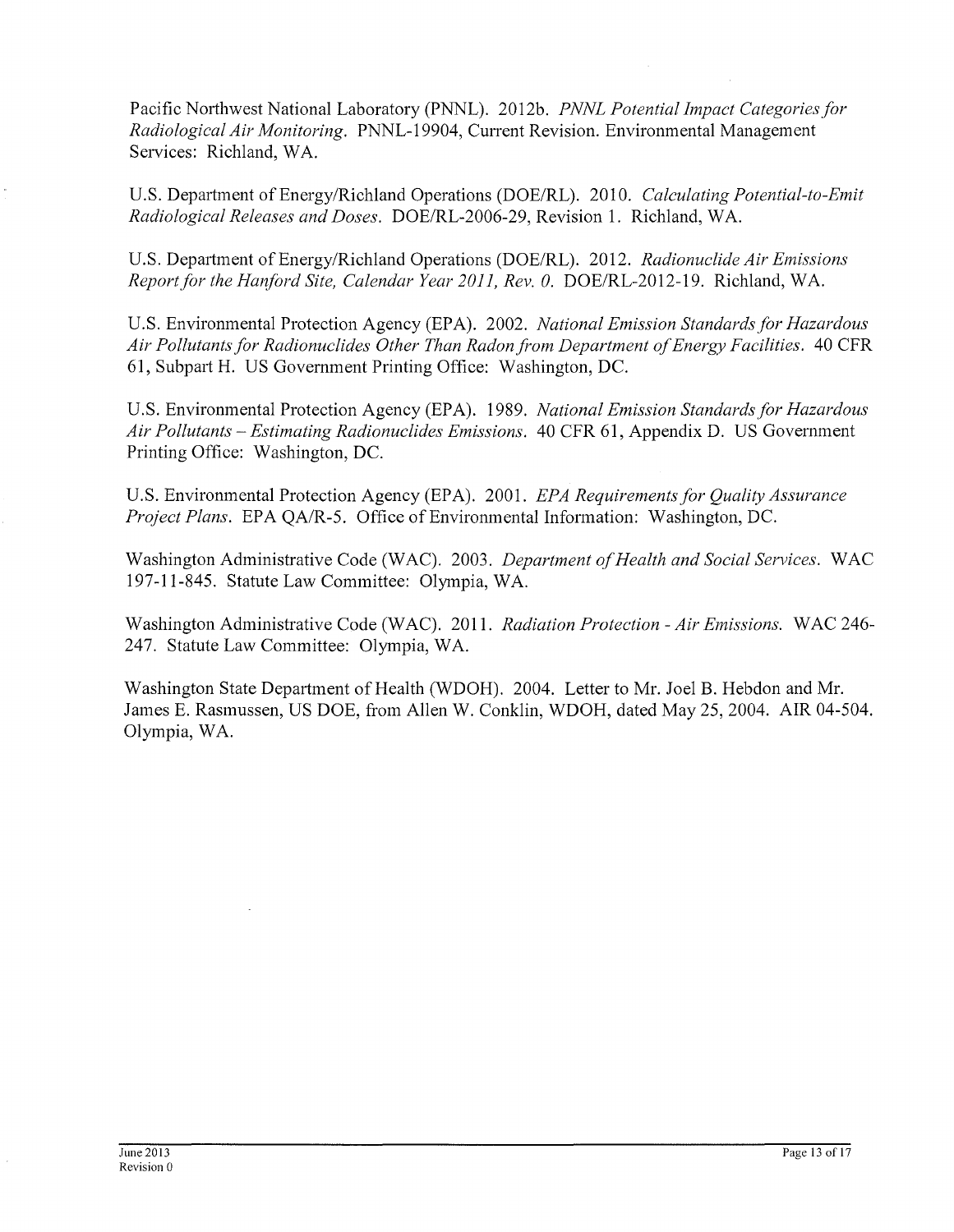| Nuclide     | Form <sup>a</sup> | Emission<br>Type <sup>b</sup> | Inventory<br>$(Ci y-1)$ | Release<br>Fraction | Potential<br>Unabated<br>Emissions<br>$(Ci y-1)$ | Unit Dose<br>Factor<br>(mrem Ci $^{-1}$ ) <sup>c</sup> | Potential<br>Unabated<br>Dose<br>(mrem $y^{-1}$ ) | Control<br>Technology<br>Efficiency<br>$(1.0-Eff.)$ | Potential<br>Abated<br>Emissions<br>$(Ci y-1)$ | Potential<br><b>Abated Dose</b><br>(mrem $y^{-1}$ ) |
|-------------|-------------------|-------------------------------|-------------------------|---------------------|--------------------------------------------------|--------------------------------------------------------|---------------------------------------------------|-----------------------------------------------------|------------------------------------------------|-----------------------------------------------------|
| Am-24 $1^d$ | G                 | a                             | 1.0E-06                 | $1.0E + 00$         | 1.0E-06                                          | $7.76E + 01$                                           | 7.8E-05                                           | $1.0E + 00$                                         | 1.0E-06                                        | 7.8E-05                                             |
| $Cs-137e$   | $\mathbf G$       | $\mathbf b$                   | 1.0E-06                 | $1.0E + 00$         | 1.0E-06                                          | 2.33E+00                                               | 2.3E-06                                           | $1.0E + 00$                                         | 1.0E-06                                        | 2.3E-06                                             |
| $Np-237$    | $\mathbf{L}$      | a                             | 1.1E-03                 | 1.0E-03             | 1.1E-06                                          | 4.27E+01                                               | 4.7E-05                                           | $1.0E + 00$                                         | 1.1E-06                                        | 4.7E-05                                             |
| Pu-238      | L                 | $\mathbf{a}$                  | 1.1E-03                 | 1.0E-03             | 1.1E-06                                          | $8.60E + 01$                                           | 9.5E-05                                           | $1.0E + 00$                                         | 1.1E-06                                        | 9.5E-05                                             |
| Pu-239      | $\mathbf{L}$      | $\mathbf{a}$                  | 5.0E-03                 | 1.0E-03             | 5.0E-06                                          | $9.33E + 01$                                           | 4.7E-04                                           | $1.0E + 00$                                         | 5.0E-06                                        | 4.7E-04                                             |
| $Pu-240$    | $\mathbf{L}$      | $\mathbf{a}$                  | 1.1E-03                 | 1.0E-03             | 1.1E-06                                          | 9.33E+01                                               | 1.0E-04                                           | $1.0E + 00$                                         | 1.1E-06                                        | 1.0E-04                                             |
| Tc-99       | L                 | $\mathbf b$                   | 5.0E-02                 | 1.0E-03             | 5.0E-05                                          | 7.64E-01                                               | 3.8E-05                                           | $1.0E + 00$                                         | 5.0E-05                                        | 3.8E-05                                             |
| Th-232      | $\mathbf{L}$      | a                             | 2.5E-03                 | 1.0E-03             | 2.5E-06                                          | $4.73E + 01$                                           | 1.2E-04                                           | $1.0E + 00$                                         | 2.5E-06                                        | 1.2E-04                                             |
| U-232       | L                 | a                             | 1.0E-06                 | $1.0E-03$           | 1.0E-09                                          | $1.71E + 01$                                           | 1.7E-08                                           | $1.0E + 00$                                         | 1.0E-09                                        | 1.7E-08                                             |
| $U-233$     | L                 | a                             | 2.5E-03                 | 1.0E-03             | 2.5E-06                                          | $6.89E + 00$                                           | 1.7E-05                                           | $1.0E + 00$                                         | 2.5E-06                                        | 1.7E-05                                             |
| $U-234$     | L                 | a                             | 1.0E-06                 | $1.0E-03$           | 1.0E-09                                          | $6.75E + 00$                                           | 6.8E-09                                           | $1.0E + 00$                                         | 1.0E-09                                        | 6.8E-09                                             |
| $U-235$     | $\mathbf{L}$      | $\mathbf{a}$                  | 2.5E-03                 | 1.0E-03             | 2.5E-06                                          | $6.03E + 00$                                           | 1.5E-05                                           | $1.0E + 00$                                         | 2.5E-06                                        | 1.5E-05                                             |
| $U-236$     | L                 | $\mathbf{a}$                  | 1.0E-06                 | 1.0E-03             | 1.0E-09                                          | $6.23E + 00$                                           | 6.2E-09                                           | $1.0E + 00$                                         | 1.0E-09                                        | 6.2E-09                                             |
| U-237       | L                 | $\mathbf b$                   | 1.0E-06                 | 1.0E-03             | 1.0E-09                                          | 4.38E-03                                               | 4.4E-12                                           | $1.0E + 00$                                         | 1.0E-09                                        | 4.4E-12                                             |
| U-238       | L                 | $\mathbf{a}$                  | 2.5E-03                 | 1.0E-03             | 2.5E-06                                          | $5.61E + 00$                                           | 1.4E-05                                           | $1.0E + 00$                                         | 2.5E-06                                        | 1.4E-05                                             |
| $U-239$     | L                 | $\mathbf b$                   | 1.0E-06                 | 1.0E-03             | 1.0E-09                                          | 4.37E-05                                               | 4.4E-14                                           | $1.0E + 00$                                         | 1.0E-09                                        | 4.4E-14                                             |
| $U-240$     | $\mathbf{L}$      | $\mathbf b$                   | 1.0E-06                 | $1.0E-03$           | 1.0E-09                                          | 1.23E-03                                               | $1.2E-12$                                         | $1.0E + 00$                                         | 1.0E-09                                        | 1.2E-12                                             |
| Totals      |                   |                               | 6.8E-02                 |                     | 7.03E-05                                         |                                                        | 9.93E-04                                          |                                                     | 7.03E-05                                       | 9.93E-04                                            |

**Appendix A. Annual Possession Quantities and Potential Emissions for Emission Unit EP-331-09-S** 

 $\lambda$ 

 $\sim$ 

 $\epsilon$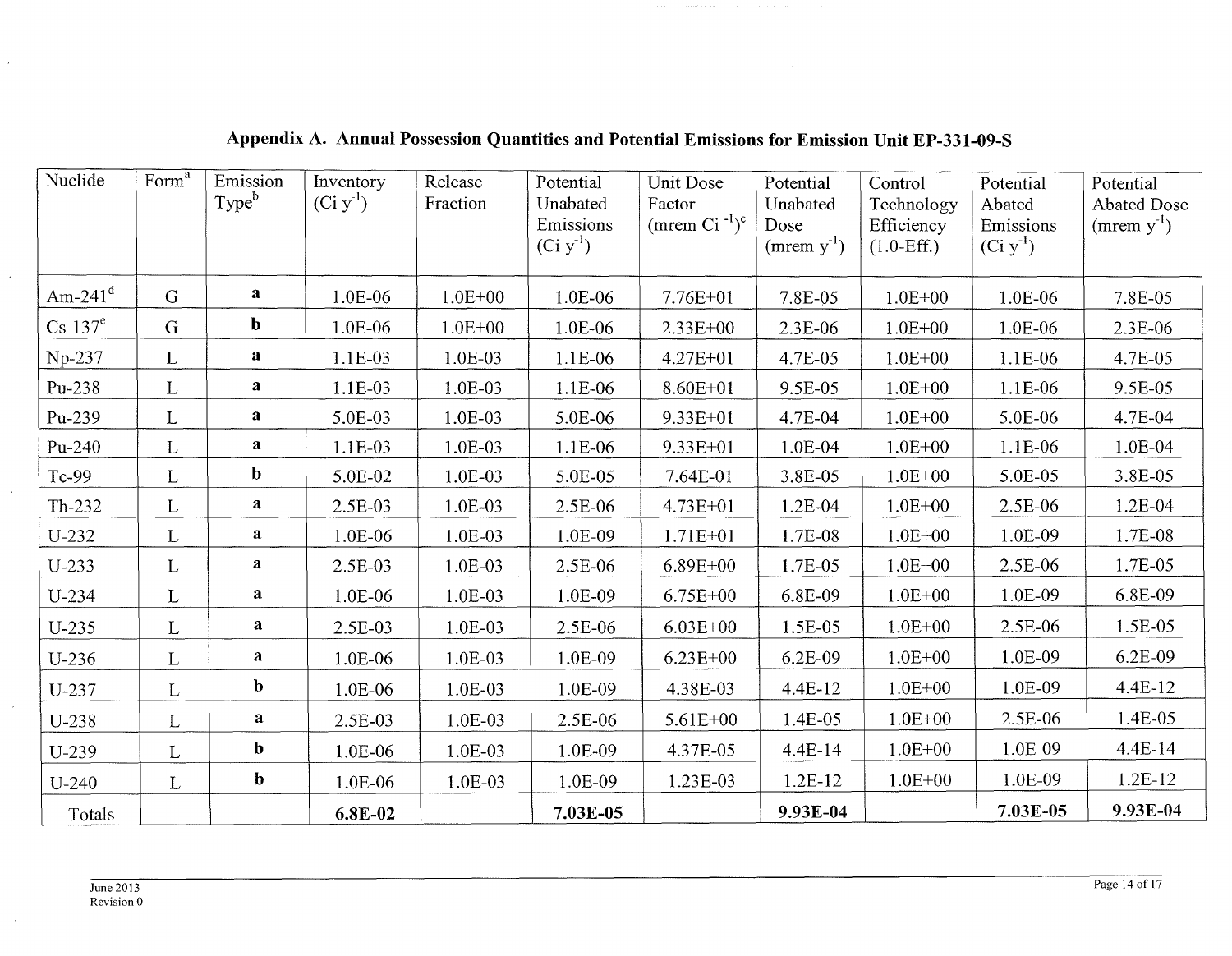#### **Footnotes to Appendix A:**

The form is listed as "G" for gases, "L" for liquids. The forms "P" for particulates and "S" for solids are not used.

 $\mathbf{a}$  = alpha emitter; **b** = beta (and gamma) emitter.

Reference DOE/RL 2010.

 $\degree$  Alpha emitting representative for activities where the temperature may exceed 100 $\degree$ C

 $\degree$  Beta emitting representative for activities where the temperature may exceed 100 $\degree$ C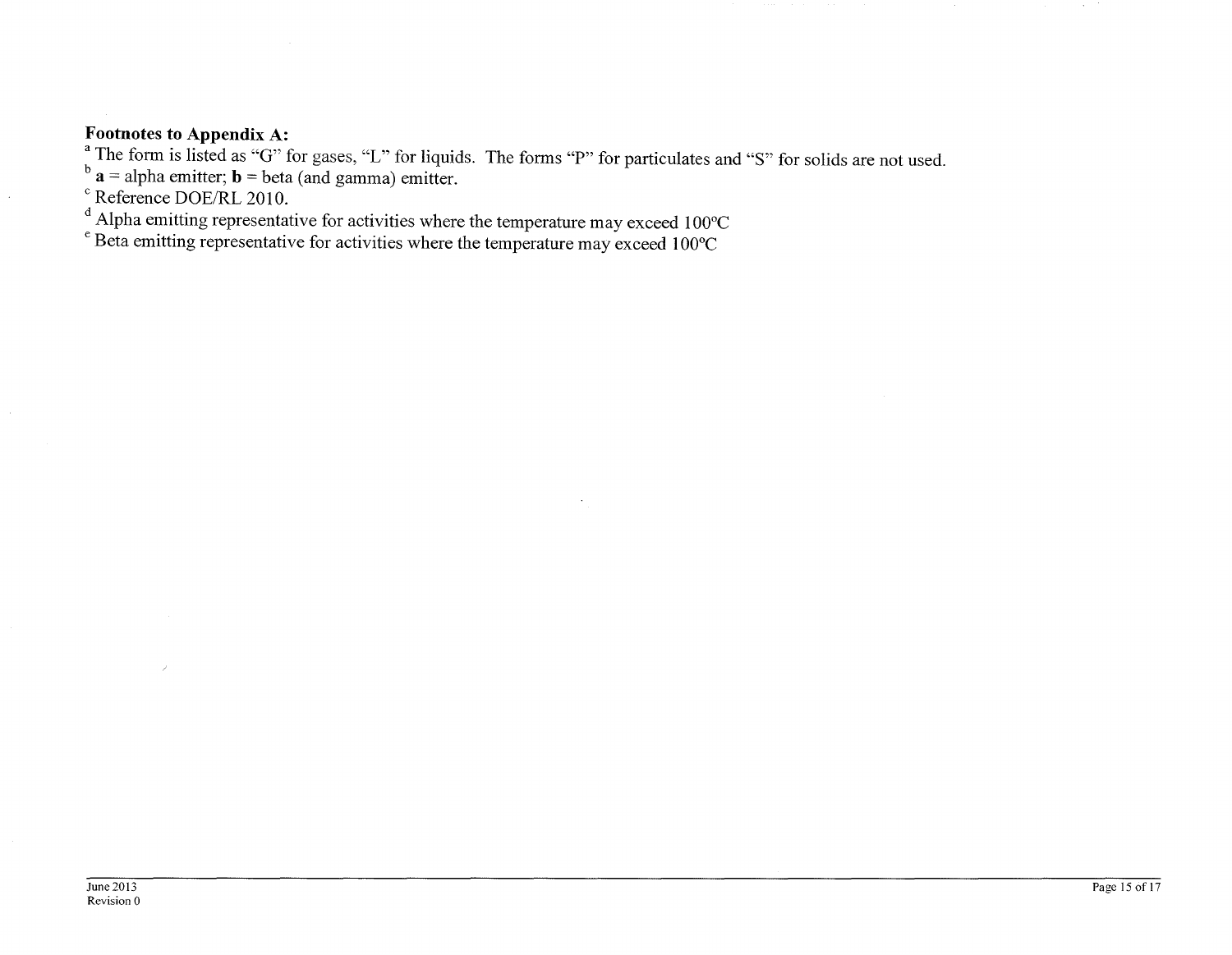| $Ac-225$   | As-74         | Bi-210m       | $Cd-109$  | $Cm-244$  | $Cs-138$ | Fe-59    | Hf-179m   | $I-134m$  | $Kr-87$   | $Mo-105$ |
|------------|---------------|---------------|-----------|-----------|----------|----------|-----------|-----------|-----------|----------|
| Ac-227     | As- $76$      | $Bi-211$      | $Cd-111m$ | $Cm-245$  | $Cs-139$ | $Fr-221$ | Hf-181    | $I-135$   | $Kr-88$   | $N-13$   |
| $Ac-228$   | As-77         | $Bi-212$      | $Cd-113$  | $Cm-246$  | $Cs-140$ | $Fr-223$ | Hf-182    | $In-106$  | Kr-89     | $Na-22$  |
| Ag- $108$  | At-217        | $Bi-213$      | $Cd-113m$ | $Cm-247$  | $Cs-141$ | $Ga-67$  | Hg-203    | $In-111$  | Kr-90     | $Na-24$  |
| Ag-108m    | Au-195        | $Bi-214$      | $Cd-115$  | $Cm-248$  | $Cu-64$  | Ga-68    | $Ho-163$  | $In-113m$ | $La-137$  | $Na-24m$ |
| Ag-109m    | Au-198        | <b>Bk-247</b> | $Cd-115m$ | $Cm-250$  | $Cu-66$  | $Ga-70$  | $Ho-166$  | $In-114$  | $La-138$  | Nb-91    |
| Ag-110     | Au-198m       | Bk-249        | $Cd-117$  | $Co-56$   | Dy-159   | $Ga-72$  | Ho-166m   | $In-114m$ | $La-140$  | Nb-91m   |
| Ag-110m    | Ba-131        | <b>Bk-250</b> | $Cd-117m$ | $Co-57$   | $Dy-165$ | $Gd-148$ | $I-122$   | $In-115$  | $La-141$  | $Nb-92$  |
| Ag-111     | Ba-133        | $Br-82$       | Ce-139    | $Co-58$   | $Dy-169$ | $Gd-149$ | $I - 123$ | $ln-115m$ | $La-142$  | $Nb-93m$ |
| $AI-26$    | Ba-133m       | $Br-82m$      | $Ce-141$  | $Co-60$   | $Er-169$ | $Gd-151$ | $I-125$   | $In-116$  | $La-144$  | $Nb-94$  |
| $AI-28$    | Ba-137m       | $Br-83$       | $Ce-142$  | $Co-60m$  | $Er-171$ | Gd-152   | $I-126$   | $In-116m$ | Lu-177    | Nb-95    |
| Am-24 $l$  | Ba-139        | $B_1-84$      | $Ce-143$  | $Cr-49$   | Es-254   | Gd-153   | $I-128$   | $In-117$  | $Lu-177m$ | $Nb-95m$ |
| Am-242     | Ba-140        | $Br-84m$      | $Ce-144$  | $Cr-51$   | $Eu-150$ | $Ge-68$  | $I-129$   | $In-117m$ | $Mg-27$   | Nb-97    |
| Am- $242m$ | Ba-141        | $Br-85$       | Cf-249    | $Cr-55$   | $Eu-152$ | $Ge-71$  | $I-130$   | $Ir-192$  | $Mg-28$   | $Nb-97m$ |
| Am- $243$  | Ba-142        | $C-11$        | $Cf-250$  | $Cs-131$  | Eu-152m  | $Ge-71m$ | $I-130m$  | $K-40$    | $Mn-52$   | Nb-98    |
| Am-245     | Ba-143        | $C-14$        | $Cf-251$  | $Cs-132$  | Eu-154   | Ge-75    | $I-131$   | $K-42$    | $Mn-54$   | $Nb-100$ |
| Am-246     | $Be-7$        | $C-15$        | Cf-252    | $Cs-134$  | Eu-155   | Ge-77    | $I-132$   | Kr-81     | $Mn-56$   | Nb-101   |
| $Ar-37$    | $Be-10$       | $Ca-41$       | $Cl-36$   | $Cs-134m$ | $Eu-156$ | Ge-77m   | $I-132m$  | $Kr-81m$  | Mo-93     | $Nb-103$ |
| $Ar-39$    | <b>Bi-207</b> | $Ca-45$       | $Cm-241$  | $Cs-135$  | Eu-157   | $H-3$    | $I-133$   | Kr-83m    | Mo-99     | Nd-144   |
| $Ar-41$    | $Bi-208$      | $Ca-47$       | $Cm-242$  | $Cs-136$  | $F-18$   | Hf-175   | $I-133m$  | $Kr-85$   | $Mo-103$  | Nd-147   |
| Ar- $42$   | <b>Bi-210</b> | $Cd-107$      | $Cm-243$  | $Cs-137$  | $Fe-55$  | Hf-178m  | $I-134$   | $Kr-85m$  | Mo-104    | $Ni-56$  |

# **Appendix B. List of Isotopes for Authorized Use**

 $\mathcal{L}$ 

 $\sim 10^{-1}$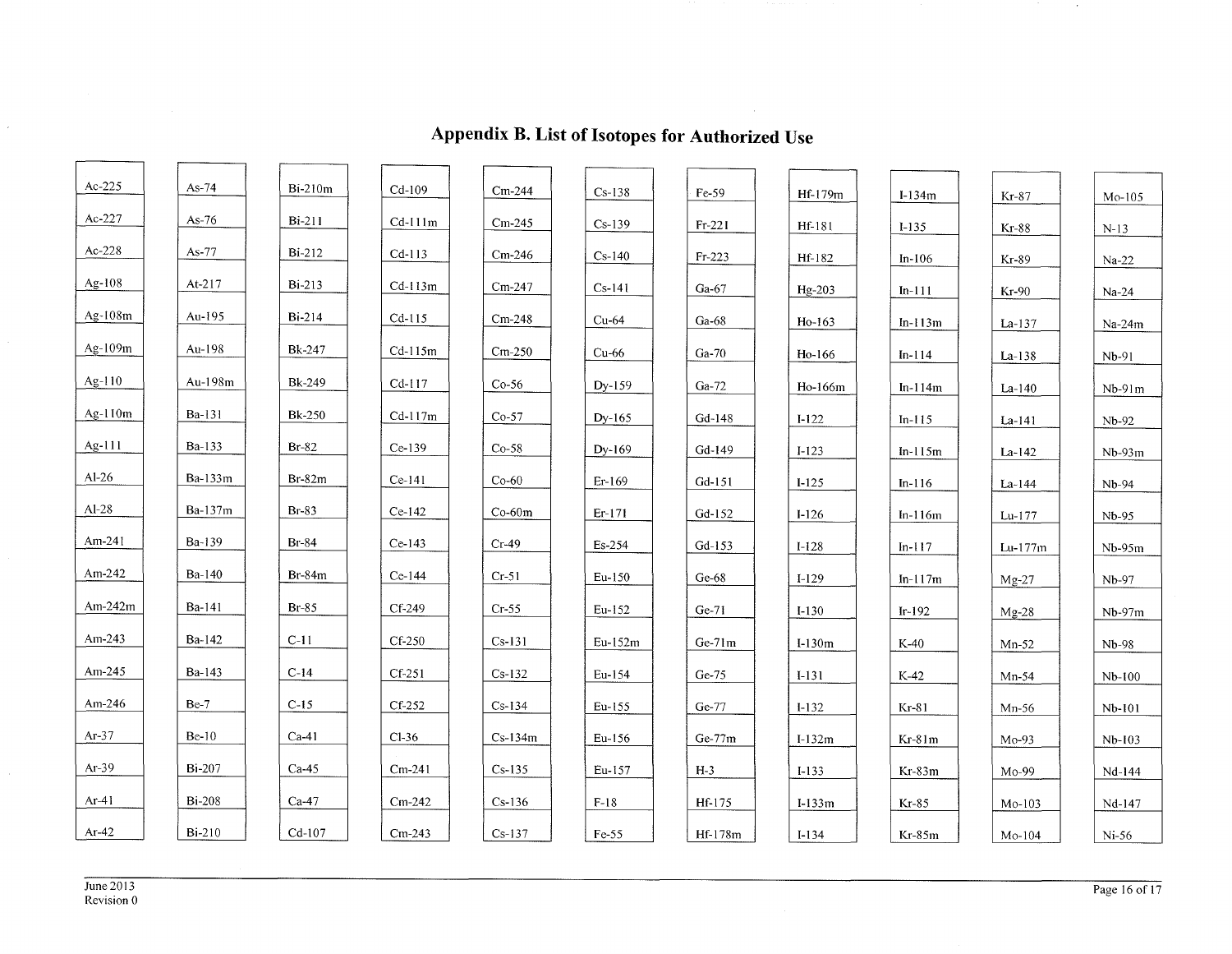| $Ni-59$  | $Pb-212$ | Po-216    | $Rb-83$   | Rn-224    | $Sm-146$  | Ta-182    | Te-127    | $Tl-204$ | W-188     | Yb-164   |
|----------|----------|-----------|-----------|-----------|-----------|-----------|-----------|----------|-----------|----------|
| $Ni-63$  | $Pb-214$ | $Po-218$  | Rb-84     | Ru-97     | $Sm-147$  | $Ta-182m$ | $Te-127m$ | $Tl-206$ | Xe-122    | $Yb-169$ |
| $Ni-65$  | Pd-103   | $Pr-143$  | $Rb-86$   | Ru-103    | $Sm-148$  | Ta-183    | Te-129    | $TI-207$ | Xe-123    | $Yb-175$ |
| Np-235   | Pd-107   | $Pr-144$  | $Rb-87$   | Ru-105    | $Sm-151$  | $Tb-157$  | Te-129m   | $T1-208$ | $Xe-125$  | Yb-177   |
| Np-236   | Pd-109   | $Pr-144m$ | $Rb-88$   | Ru-106    | $Sm-153$  | $Tb-158$  | $Te-131$  | $TI-209$ | Xe-127    | $Zn-65$  |
| Np-237   | $Pm-143$ | Pu-234    | $Rb-89$   | $S-35$    | $Sm-157$  | $Tb-160$  | $Te-131m$ | $Tm-168$ | $Xe-127m$ | $Zn-69$  |
| Np-238   | $Pm-144$ | Pu-236    | $Rb-90$   | $Sb-122$  | $Sn-113$  | $Tb-161$  | $Te-132$  | $Tm-170$ | $Xe-129m$ | $Zn-69m$ |
| Np-239   | $Pm-145$ | Pu-237    | Rb-90m    | $Sb-124$  | $Sn-117m$ | $Tc-95$   | Te-133    | $Tm-17I$ | Xe-131m   | $Zr-88$  |
| Np-240   | Pm-146   | Pu-238    | Re-186    | $Sb-125$  | $Sn-119m$ | $Tc-95m$  | $Te-133m$ | $U-232$  | Xe-133    | $Zr-89$  |
| Np-240m  | $Pm-147$ | Pu-239    | Re-187    | $Sb-126$  | $Sn-121$  | Tc-97     | Te-134    | $U-233$  | $Xe-133m$ | $Zr-93$  |
| $O-15$   | $Pm-148$ | Pu-240    | Re-188    | $Sb-126m$ | $Sn-121m$ | $Tc-97m$  | $Th-227$  | $U-234$  | Xe-135    | $Zr-95$  |
| O-19     | Pm-148m  | Pu-241    | $Rh-101$  | $Sb-127$  | $Sn-123$  | $Tc-98$   | $Th-228$  | $U-235$  | $Xe-135m$ | $Zr-97$  |
| Os-191   | $Pm-149$ | Pu-242    | Rh-102    | $Sb-129$  | $Sn-125$  | Tc-99     | $Th-229$  | $U-236$  | Xe-137    | $Zr-98$  |
| $P-32$   | $Pm-151$ | Pu-243    | Rh-102m   | $Sc-44$   | $Sn-126$  | $Tc-99m$  | $Th-230$  | $U-237$  | Xe-138    | $Zr-99$  |
| $P-33$   | $Po-208$ | Pu-244    | $Rh-103m$ | $Sc-46$   | $Sr-85$   | Tc-101    | $Th-231$  | $U-238$  | Xe-139    | $Zr-100$ |
| Pa-231   | $Po-209$ | Pu-246    | $Rh-104$  | $Sc-47$   | $Sr-87m$  | $Tc-103$  | $Th-232$  | U-239    | $Y-88$    |          |
| Pa-233   | $Po-210$ | Ra-223    | Rh-105    | $Se-75$   | $Sr-89$   | $Tc-106$  | $Th-233$  | $U-240$  | $Y-90$    |          |
| Pa-234   | $Po-211$ | Ra-224    | Rh-105m   | $Se-79$   | $Sr-90$   | $Te-121$  | $Th-234$  | $V-48$   | $Y-90m$   |          |
| Pa-234m  | $Po-212$ | Ra-225    | Rh-106    | Se-79m    | $Sr-91$   | $Te-121m$ | $Ti-44$   | $V-49$   | Y-91      |          |
| Pb-209   | $Po-213$ | Ra-226    | Rn-219    | $Si-31$   | $Sr-92$   | $Te-123$  | $Ti-45$   | W-181    | $Y-91m$   |          |
| $Pb-210$ | $Po-214$ | Ra-228    | $Rn-220$  | $Si-32$   | Ta-179    | $Te-I23m$ | $Ti-51$   | W-185    | $Y-92$    |          |
| Pb-211   | $Po-215$ | $Rb-81$   | Rn-222    | $Sm-145$  | $Ta-180$  | $Te-125m$ | $TI-201$  | W-187    | $Y-93$    |          |

 $\sim$   $\sim$ 

 $\mathcal{L}_{\mathcal{A}}$ 

 $\epsilon$ 

÷